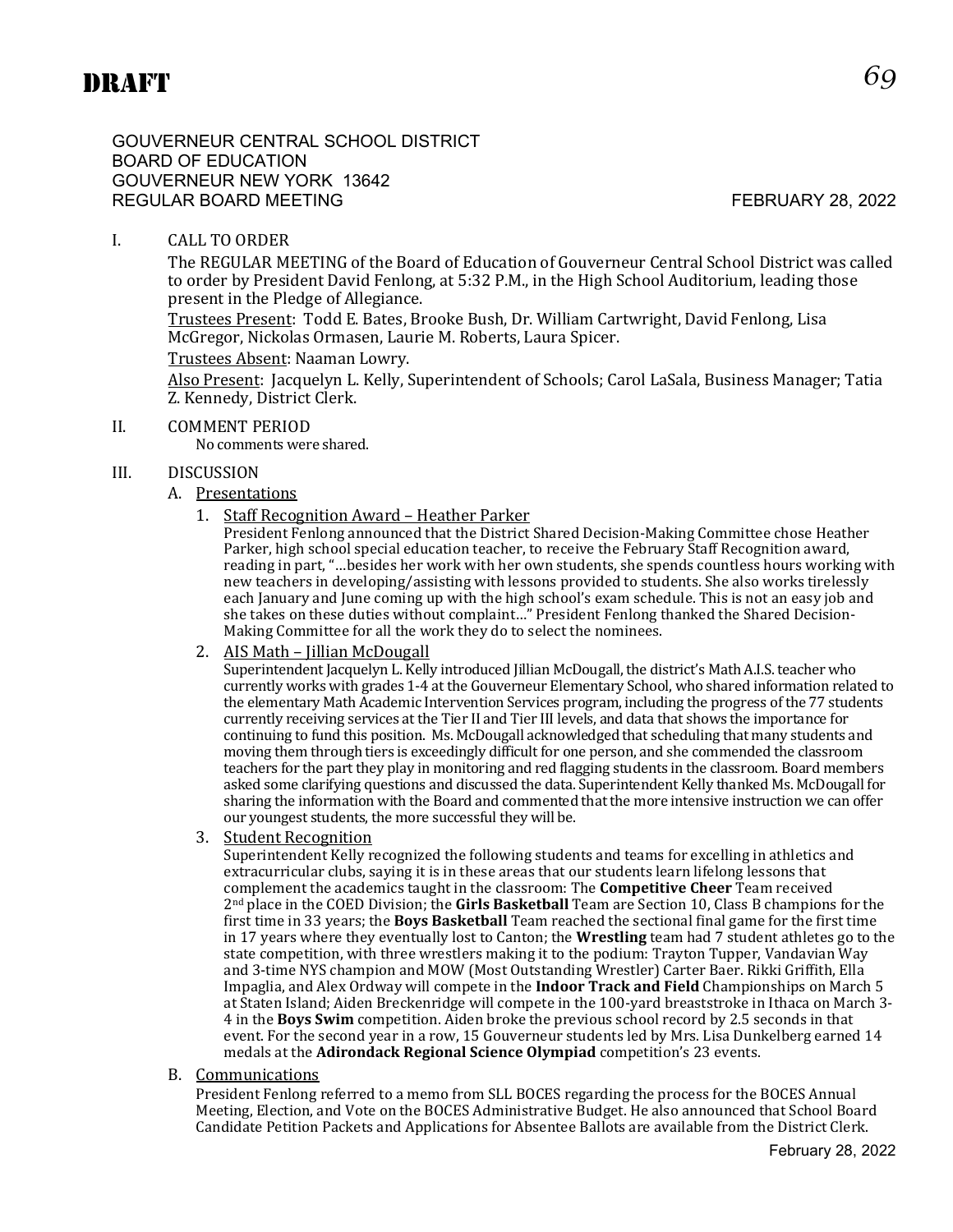# III. DISCUSSION (CONTINUED)

### C. COVID Update

Superintendent Jacquelyn Kelly reported that for the period of February 19 to February 25, the district had no positive COVID-19 cases reported. During the preceding week, February 12 to February 18, there were sixteen new cases. At-home test kits were sent home with students on February 17 and families were asked to test their children upon return to school on February 28. The nurses continue to notify impacted families, faculty, and staff of positive cases, but no longer quarantining has been beneficial for everybody. Governor Hochul announced that the statewide mask requirement in schools will be lifted on Wednesday, March 2 based on declining positivity and hospitalization rates. However, counties and cities may still require masks in schools depending on local conditions. As of this date, St. Lawrence County has not confirmed whether they plan to follow the new guidance released by the Governor. If St. Lawrence County chooses to follow the updated NYSDOH guidance, the Gouverneur Central School District will continue to support any student or staff member who would like to continue masking. If St. Lawrence County does not support the new guidance, neither the Board of Education nor the Superintendent have the authority to override that decision.

#### D. Student Board Representative Report – Cole Siebels

Mr. Siebels remarked that he has heard many comments about what a good year it has been for Gouverneur athletics, adding that it has boosted morale among the students, and he is proud to be part of the impressive student fan base who comes out to support the teams. He also encouraged everyone to attend the musical, *Cinderella*, on March 18-19, noting it is going to be exceptionally good.

## IV. FINANCIAL REPORT

#### A. 2022-2023 Budget Discussion Items

#### 1. Property Tax Cap

President Fenlong reviewed that the Board had agreed at the March 7, 2022, meeting to proceed with the 1.5% tax levy increase, and confirmed to Trustee Ormasen that is the maximum increase supported by the tax cap calculations. With no additional discussion, the Board approved that Business Manager LaSala file the 1.5% increase to SED on March 1.

#### 2. Discussion of Various Budgets

#### *(See Sheet #1, Board Minutes File Folder)*

Business Manager LaSala reviewed and highlighted the significant proposed changes in the 2022-2023 Central Services, General Instruction, Special Education, Technology, and Athletics budgets. Central Services includes Operations, Maintenance, and Security, and in that category she noted an increase of \$100,000 under Operations for non-instructional salaries, saying those substitutes are currently paid through the federal cares act grant that ends this June, and a substantial increase is also expected for Natural Gas and Electricity. She confirmed that the Security salary budget is paid through a grant and that will continue for 2022-23. Under General Instruction, the \$325,000 increase in salaries is earmarked for contractual raises and the potential addition of three teachers. The Special Education budget includes Students with Disabilities and English-Language Learners and forecasts an increase of almost \$300,000; she explained that is to add a 12:1+1 classroom at each building with a teacher and teaching assistant for each. Adding those classrooms will also decrease the Tuition expense as at least three students will return to our district. The ELL salary was removed; Superintendent Kelly explained that no candidate met the requirements and at this time we do not have the number of students to support a full-time position. Business Manager LaSala explained the proposed increase to the Computer Assisted Instructional budget is for the data plans for 200 Kajeets, but a software decrease due to a significant review undertaken by Superintendent Kelly, CIO Mattice, and our Instructional Technology specialist Ms. Plaisted, countermands a portion of that. Under Athletics, coaching salaries are currently under negotiation so that increase is yet unknown; athletic equipment has increased due to past cuts and items that can no longer wait to be purchased. Discussion ensued on desired support services and funding sources.

# V. UNFINISHED BUSINESS

None.

## VI. CONSENT AGENDA

President David Fenlong asked if any member on the Board wished to have any item on the Consent Agenda removed for special consideration and discussion. No member asked that any items be removed.

## **Motion to approve Consent Agenda**

Upon presentation and recommendation of Jacquelyn L. Kelly, Superintendent of Schools, motion made by Trustee Laurie M. Roberts, and seconded by Trustee Todd E. Bates, that the Board of Education approve the following items as a consent agenda: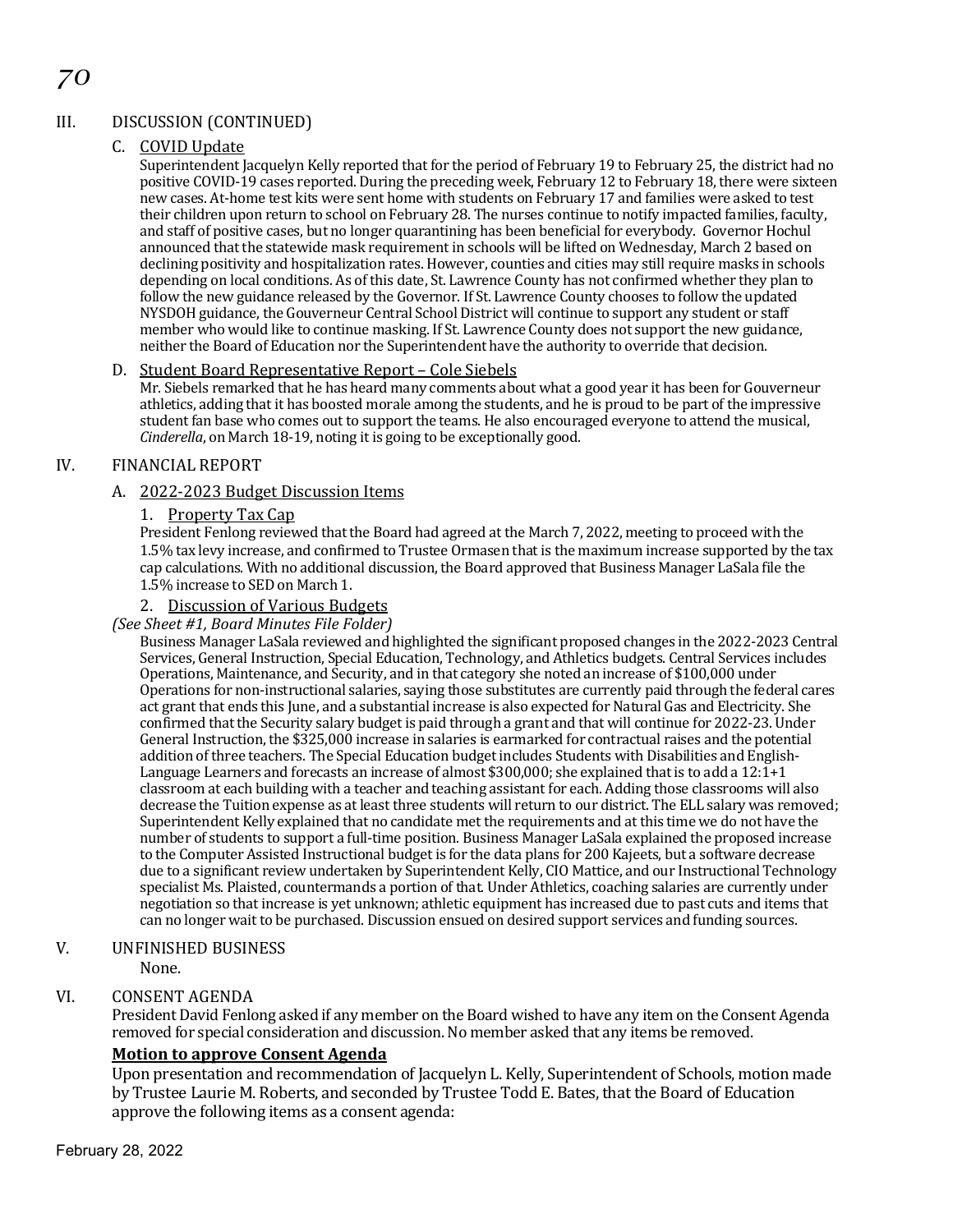# VI. CONSENT AGENDA (CONTINUED)

#### A. Minutes

Approve the Minutes of the Regular Meeting of February 7, 2022, as presented.

#### B. Claims Auditor's Reports

*(See Sheet #2, Board Minutes File Folder)*

Approve the Claims Auditor's Reports for the period 02/07/2022 – 02/18/2022, as presented.

#### C. CSE Business

*(See Sheet #3, Board Minutes File Folder)*

Approve the services, including additions, modifications, and deletions, for the following classified students, as reflected in the attached CSE Meeting Minutes report:

#### **CSE Student ID#:**

| 5102769 | 5102203 | 5102987 | 5103080 | 5101956 | 5104069 | 5101101 |
|---------|---------|---------|---------|---------|---------|---------|
| 5101991 | 5101937 | 5102511 | 5101987 | 5102491 | 5102021 | 5101339 |
| 14076   | 5104415 | 5101971 | 5103849 | 5104494 | 5104498 | 11523   |
| 5100753 | 5100766 | 5101009 | 5102646 | 5103281 | 5104272 | 5100956 |
| 5100622 | 5100955 | 11967   | 5104019 |         |         |         |
|         |         |         |         |         |         |         |

#### D. CPSE Business

*(See Sheet #4, Board Minutes File Folder)*

Approve the services, including additions, modifications, and deletions, for the following classified students, as reflected in the attached CPSE Meeting Minutes report:

**CPSE Student ID#:**

5103833 5103916

#### **Vote on Consent Agenda Items**

YEAS: All Trustees Present NAYS: None. **MOTION CARRIED. CONSENT AGENDA, APPROVED AS PRESENTED.**

#### VII. CONSENT AGENDA – SUPERINTENDENT / PERSONNEL

President David Fenlong asked if any member on the Board wished to have any item on the Consent Agenda – Superintendent / Personnel removed for special consideration and discussion. No member asked that any items be removed.

#### **Motion to approve Consent Agenda – Superintendent / Personnel**

Upon presentation and recommendation of Jacquelyn L. Kelly, Superintendent of Schools, motion made by Trustee Todd E. Bates, and seconded by Trustee Dr. William Cartwright, that the Board of Education approve the following Personnel items as a Consent Agenda:

#### A. Retirements

Accept the request for resignation for retirement purposes from Marie A. Hutton, from her position as 1.0 FTE Account Clerk, effective April 16, 2022.

#### B. Appointments

1. Instructional

Approve the appointment of Victoria D. Bakerwho holds Emergency COVID-19 certification in Students with Disabilities (Grades 1-6) to the position of Special Education Teacher in the General Special Education Tenure Area for a four year probationary period commencing on February 28, 2022 and anticipated to end on February 27, 2026 at an annual salary set at Step 1, Bachelor's, in accordance with the Gouverneur Teachers' Association Agreement current salary schedule for year 2021-2022, prorated to February 28, 2022. This appointment is contingent upon her successful completion of the probationary term and having received annual composite or overall APPR ratings of Highly Effective or Effective in at least three of the four preceding years and a rating higher than "Ineffective" in the final year of the probationary period.

2. Non-Instructional

Approve the appointment of Sarah Besaw, to the position of 2.75-hour Food Service Helper in the labor class of the civil service, commencing on March 1, 2022, at an annual salary in accordance with the Gouverneur School Related Personnel Union agreement, Food Service Helper 2.75, Level 1, from the current 2021-20022 GSRPU salary schedule, prorated to March 1, 2022.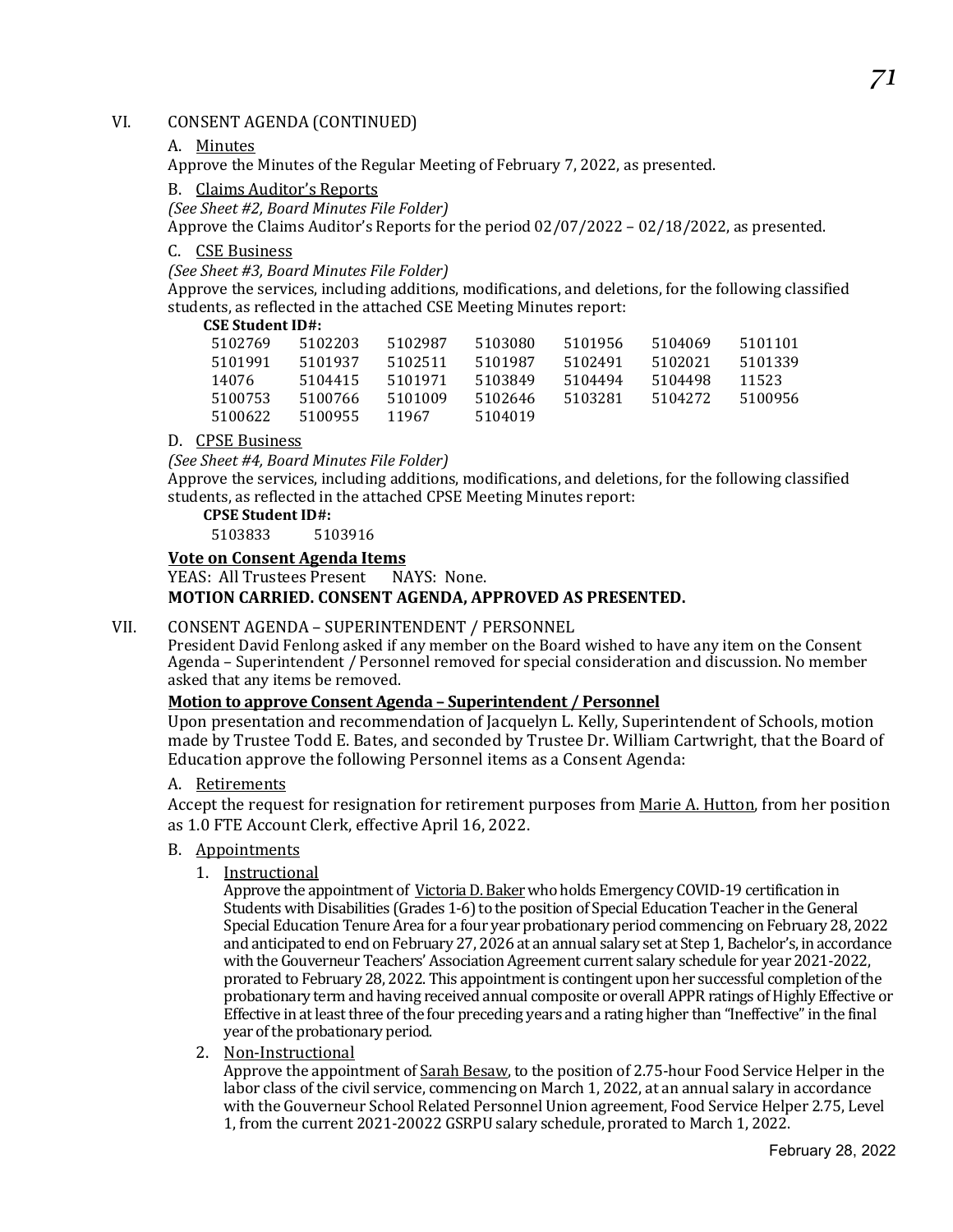# VII. CONSENT AGENDA – SUPERINTENDENT / PERSONNEL (CONTINUED)

# B. Appointments (Cont.)

*72*

- 3. Leaves and Leave Replacements
	- a) Approve the appointment of Krista Jimenez, who is Permanently certified in Prekindergarten, Kindergarten & Grades 1-6, as the long-term substitute for the Elementary position that is encumbered by a vacancy, effective February 28, 2022, to *tbd*.
	- b) Grant an unpaid Child Rearing Leave of Absence for Employee #00539 from February 28, 2022, through April 1, 2022, in accordance with Article 12.3 of the contract with the Gouverneur Teachers' Association. Time on this unpaid leave of absence will not count toward tenure or seniority.
- 4. Coaches Spring 2022

|                      | Approve the appointment of the following coaches for Spring 2021: |                 |
|----------------------|-------------------------------------------------------------------|-----------------|
| Christine Cognetti   | Modified Baseball                                                 | Class 4, Step 1 |
| <b>Bobbie Holmes</b> | Varsity Girls Track Assistant                                     | Class 3, Step 1 |

5. Extra-Curricular – Spring 2022 Approve the following appointment: Judith K. Bates Musical – Volunteer Assistant Uncompensated

# **Vote on Consent Agenda – Superintendent/Personnel Items:**

YEAS: All Trustees Present NAYS: None. **MOTION CARRIED. CONSENT AGENDA– SUPERINTENDENT/PERSONNEL,APPROVED AS PRESENTED.**

# VIII. NEW BUSINESS

A. Student Board Member

Per education law, a district may offer voters this option once every two years. After a brief discussion board members unanimously agreed to include the proposition on the May 17 ballot to offer the voters a referendum to allow a student from the high school to continue to sit on the School Board.

B. Location Change of March 14, 2022, Board Meeting

Upon presentation and recommendation of Jacquelyn L. Kelly, Superintendent of Schools, motion made by Trustee Todd E. Bates, and seconded by Trustee Laurie M. Roberts, that the Board of Education change the location of the March 14, 2022, Board of Education meeting location to the High School Cafeteria (113 East Barney Street, Gouverneur NY). The meeting will begin at 5:30 p.m. YEAS: All Trustees Present

# **MOTION CARRIED. LOCATION CHANGE OF 3/14/22 REGULAR BOARD OF EDUCATION MEETING TO HIGH SCHOOL CAFETERIA, APPROVED AS PRESENTED.**

C. Memorandum of Agreement for Election Services between St. Lawrence County Board of Elections and Gouverneur Central School District Board of Education

## *(See Sheet #5, Board Minutes File Folder)*

Upon presentation and recommendation of Jacquelyn L. Kelly, Superintendent of Schools, motion made by Vice-President McGregor, and seconded by Trustee Bates, that the Board of Education approve the Memorandum of Agreement for Election Services between St. Lawrence County Board of Elections and Gouverneur Central School District Board of Education, applicable to the GCSD Election being held May 17, 2022, and any subsequent revote(s) related thereto, as presented. YEAS: All Trustees Present

# **MOTION CARRIED. MEMORANDUM OF AGREEMENT FOR ELECTION SERVICES, APPROVED AS PRESENTED.**

# IX. COMMENT PERIOD

No comments were shared from the audience. Trustee Roberts commented that Coach Devlin asked her on his behalf to thank everyone who has been attending the athletic events and supporting the student athletes. Trustee Dr. Cartwright asked Board members to consider for future discussion supporting a full-day BOCES program and related discussion ensued.